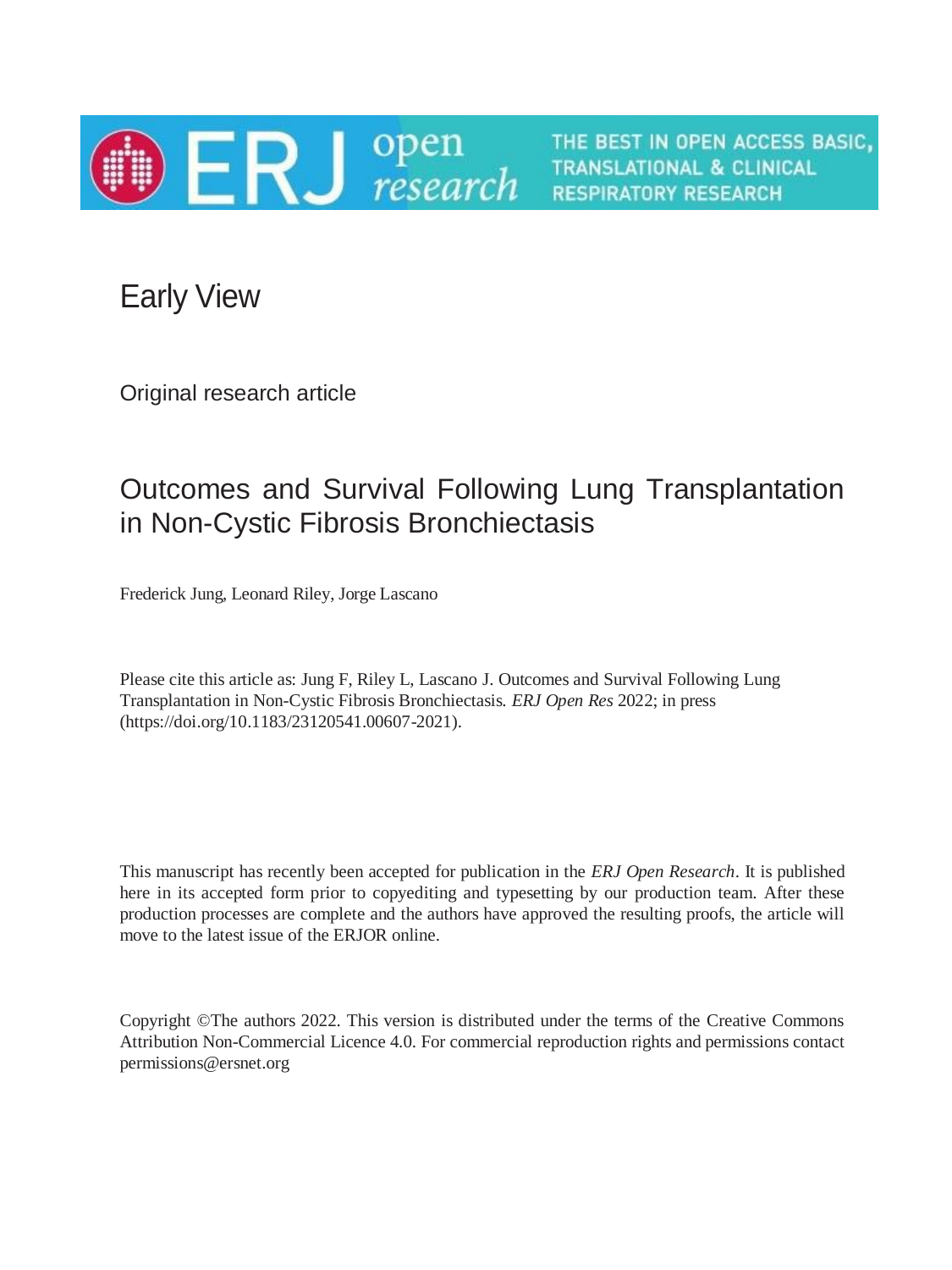Title: Outcomes and Survival Following Lung Transplantation in Non-Cystic Fibrosis Bronchiectasis

Authors: Frederick Jung, M.D.1; Leonard Riley, M.D.1; Jorge Lascano, M.D.<sup>1</sup>

ORCID: Frederick Jung: 0000-0003-4780-5001; Leonard Riley: 0000-0003-0204-2573; Jorge Lascano: 0000-0002-9546-1867;

# Author affiliation:

<sup>1</sup>Department of Internal Medicine, Division of Pulmonary, Critical Care, and Sleep Medicine, University of Florida College of Medicine, Gainesville, Florida

Corresponding Author: Frederick Jung, MD University of Florida, Division of Pulmonary, Critical Care and Sleep Medicine. 1600 SW Archer Rd, M452 Gainesville, FL, 32610 Email: [Frederick.Jung@medicine.ufl.edu](mailto:Frederick.Jung@medicine.ufl.edu)

# Take Home Message:

A retrospective analysis using UNOS data showed that median survival post-LT for patients with Non-CF Bronchiectasis is 6.0 years, which is similar to an age and gender matched cohort.

# Conflict of Interest: none

Disclosures: This work was supported in part by Health Resources and Services Administration contract 234-2005-370011C. The content is the responsibility of the authors alone and does not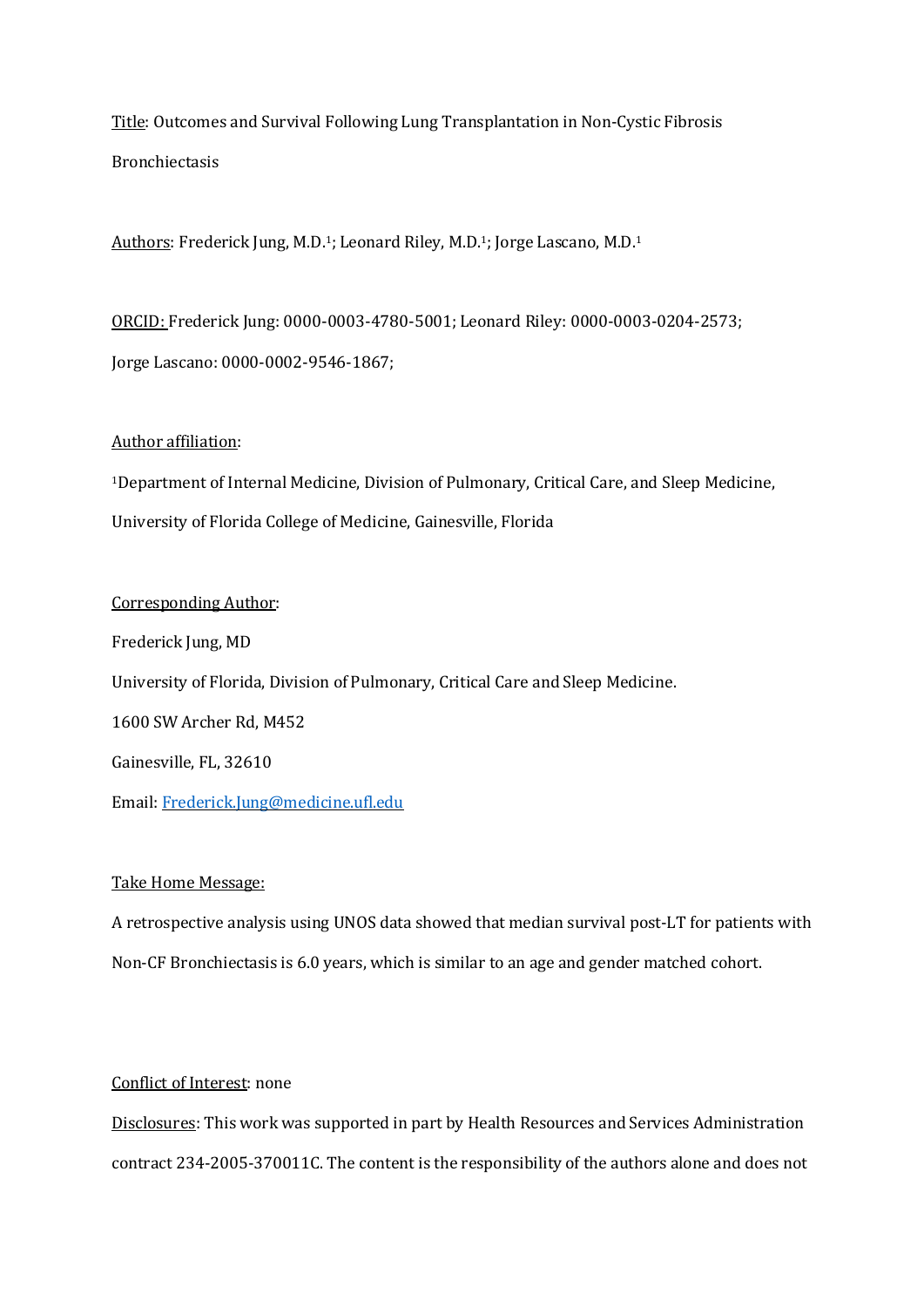necessarily reflect the views or policies of the Department of Health and Human Services, nor does mention of trade names, commercial products, or organizations imply endorsement by the U.S. Government. Based on OPTN data as of June 30, 2019.

Abbreviations:

BMI: Body Mass Index

CF: Cystic Fibrosis

IQR: Interquartile Range

LAS: Lung Allocation Score

LT: Lung Transplantation

NCFB: Non-CF bronchiectasis

OPTN: Organ Procurement and Transplant Network

UNOS: United Network for Organ Sharing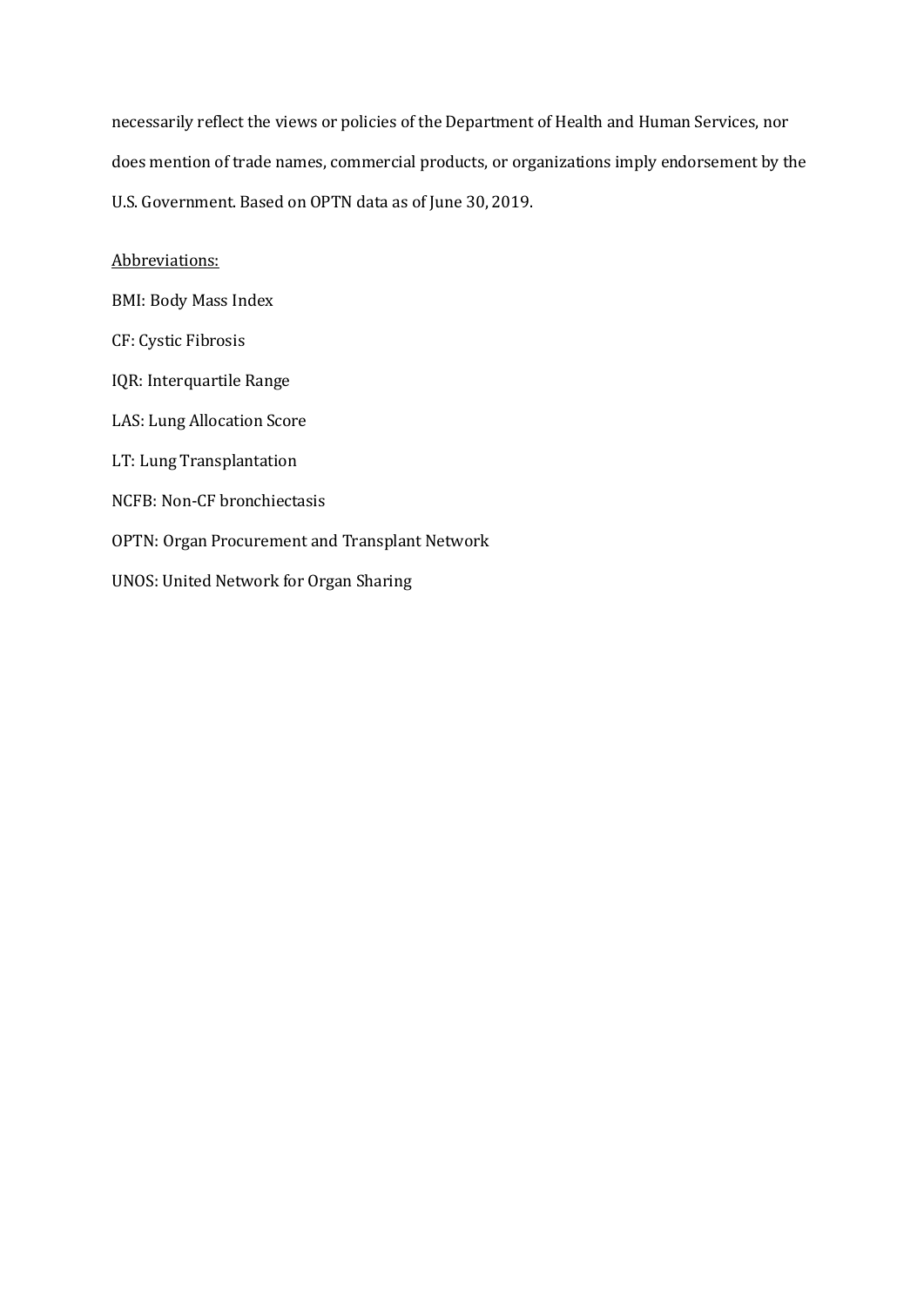## **Abstract**

Disease-specific outcomes in patients with non-cystic fibrosis bronchiectasis following lung transplantation are not well described.

We performed a retrospective analysis to describe outcomes in these patients. Patients with non-cystic fibrosis bronchiectasis who have undergone lung transplantation in the United States were identified using the Organ Procurement and Transplant Network database. Survival data were analyzed for the post-lung allocation score period with Kaplan-Meier curves, and a logrank test was conducted to compare survival data between an age, gender, and activation date matched non-cystic fibrosis bronchiectasis cohort.

Seven hundred twenty-one patients with non-cystic fibrosis bronchiectasis were listed for lung transplantation between March 1992 and September 2019. Four hundred seven patients received lung transplantation with a median age at listing of 47 years. The Kaplan-Meier survival analysis for lung transplantation recipient non-cystic fibrosis bronchiectasis patients during the post-lung allocation score period at 1, 5, and 10 years was 87%, 53%, and 16% respectively. The median survival time post-lung transplantation is 6.0 years (IQR: 2.3–11.9 years), which is similar to an aged and gender matched cohort (*p* = 0. 86).

This retrospective analysis demonstrates that median survival after lung transplantation in noncystic fibrosis bronchiectasis was similar to other lung transplantation recipients over the study period. We suggest that the development of specific criteria for lung transplantation in noncystic fibrosis bronchiectasis may improve patient selection and benefit a larger group of patients with this therapy.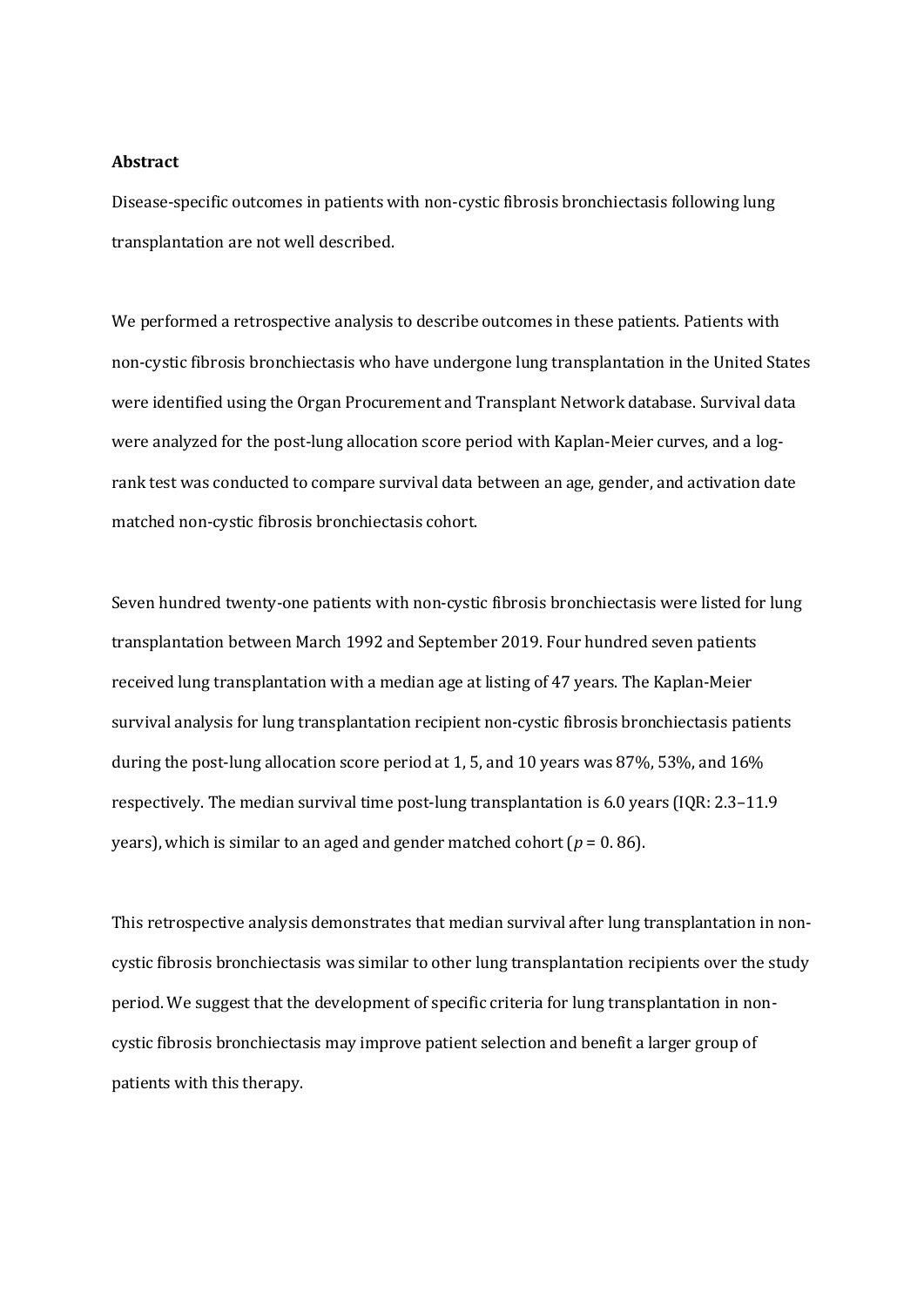## **1. Introduction**

Bronchiectasis is a disease process in which damage occurs to the bronchial wall leading to an increase in airway diameter[1]. It has many causes, including genetic diseases such as cystic fibrosis (CF) and alpha-1 antitrypsin deficiency, immunodeficiencies, and as a sequalae of severe pneumonia, among others[2]. Non-CF bronchiectasis (NCFB) differs from CF lung disease in several ways. While CF lung disease is a disease that tends to affect Caucasians from birth, NCFB tends to be recognized in patients in the sixth decade of life[3]. Both Cystic Fibrosis and NCFB commonly have co-morbid conditions. Cystic Fibrosis is a multi-organ system disease, causing co-morbid pancreas, liver, and sinus disease, among others[4]. However, the co-morbid conditions in NCFB vary and may not be related to the underlying etiology of bronchiectasis. These diseases may also show different rates of lung function decline. While there are limited head-to head- studies, registry data have shown that percent predicted for forced expiratory volume at one second (FEV1) declines at a rate of 1.45-1.92% predicted per year in CF[5], where as in NCFB percent predicted FEV1 declines at about 0.98% predicted per year[6].

People with bronchiectasis may be asymptomatic or have shortness of breath, persistent sputum production, recurrent infections, decreased exercise capacity, and an obstructive pattern on spirometry[7, 8]. As the disease progresses and lung function declines, patients usually experience worsening quality of life and are at increased risk of death[8]. While there are treatments for bronchiectasis, including airway clearance therapies, treatment of infections, and treatment of the underlying etiology[7], there is no known cure.

Lung transplantation (LT) is a therapy for end-stage NCFB. It makes up a small proportion of lung transplants performed, as only 4.5% of all bilateral lung transplants were performed for NCFB between January 1995 and June 2008[1]. Several centers have reported their own experience with LT in the NCFB population, but these outcomes are not welldescribed on a national scale. Titman et al described LT outcomes in a national cohort of patients with bronchiectasis in the United Kingdom [9], but a similar cohort in the United States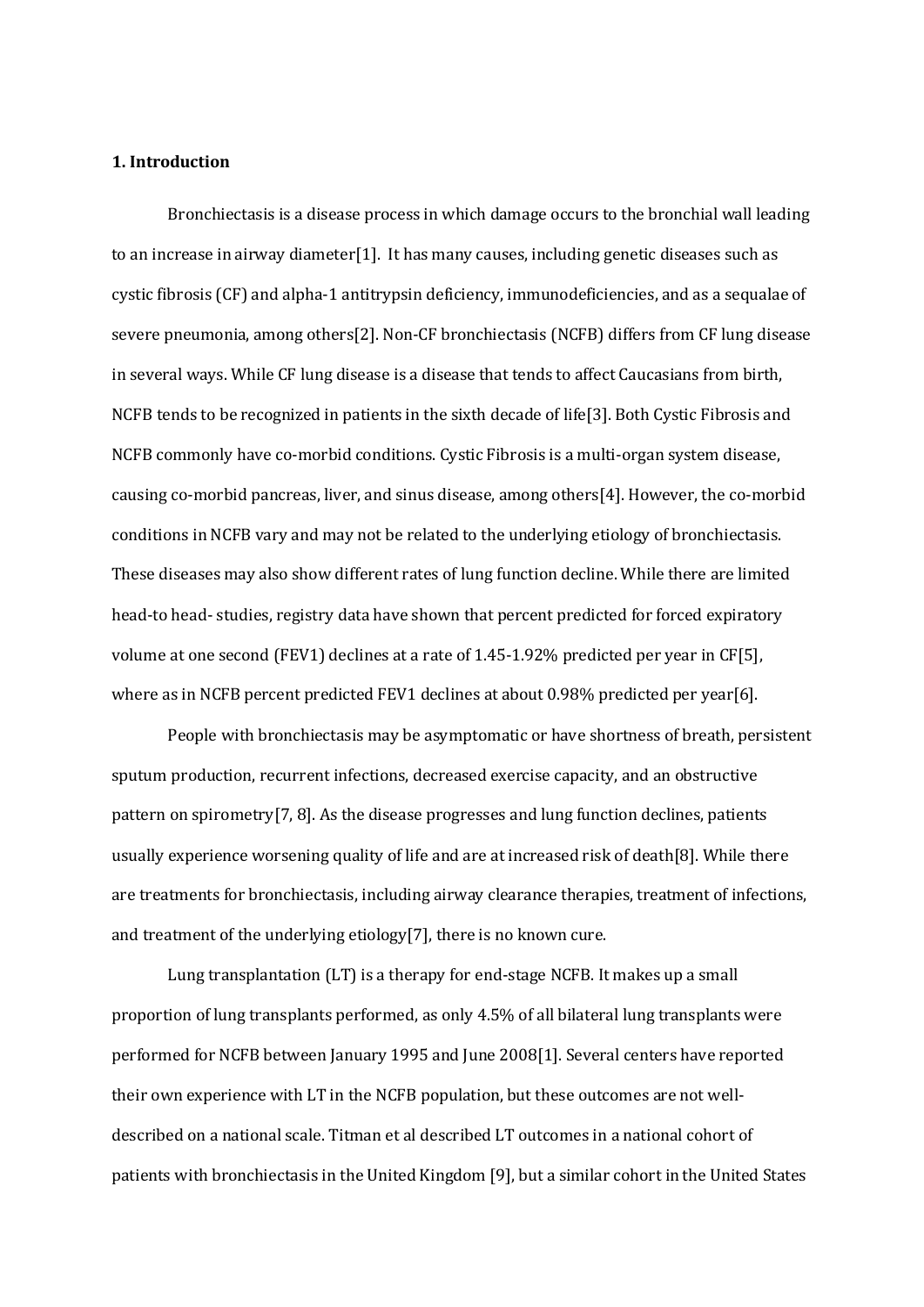has not been published. This study sought to describe disease-specific outcomes in patients with NCFB following lung transplantation in the United States.

#### **2. Materials and Methods**

This was a retrospective study using database derived data that sought to describe mortality outcomes for LT for NCFB. This study was approved by the University of Florida Institutional Review Board (IRB202002417). Data were extracted from the Organ Procurement and Transplant Network (OPTN) database maintained by the United Network for Organ Sharing (UNOS) regarding all lung transplants candidates in the United States between March 1992 and September 2019. Patients listed within four years of the study end date were not included in the wait list or survival analysis to prevent right censoring. Survival data were analyzed for the post-lung allocation score (LAS) period with Kaplan-Meier curves, and a log-rank test was conducted to compare survival data between an age, gender, and activation date matched NCFB cohort. To create an age, gender, and activation date matched cohort, a case-matched method was used. The dataset was divided by gender and then sorted by descending age and secondly by descending activation date. The subject with the closest activation date to the NCFB subject was selected as the matched case. This method was used over a multivariable model to adjust for the activation date more accurately, since disease treatment and survival are linked to time.

A Fisher's exact test was used to compare the post-LT rates of airway dehiscence, dialysis, and stroke between the NCFB and all LT recipients, as well as the NCFB cohort and the matched cohort. Interquartile range (IQR) was defined as the  $25<sup>th</sup>$  to 75% percentile of the entire rage of the cohort. Patients who received a lobar or multiorgan transplant were not included in the analysis. The significance level for all tests was alpha < 0.05. Analyses were performed with JMP, version 15.0 (SAS Institute, Cary, North Carolina).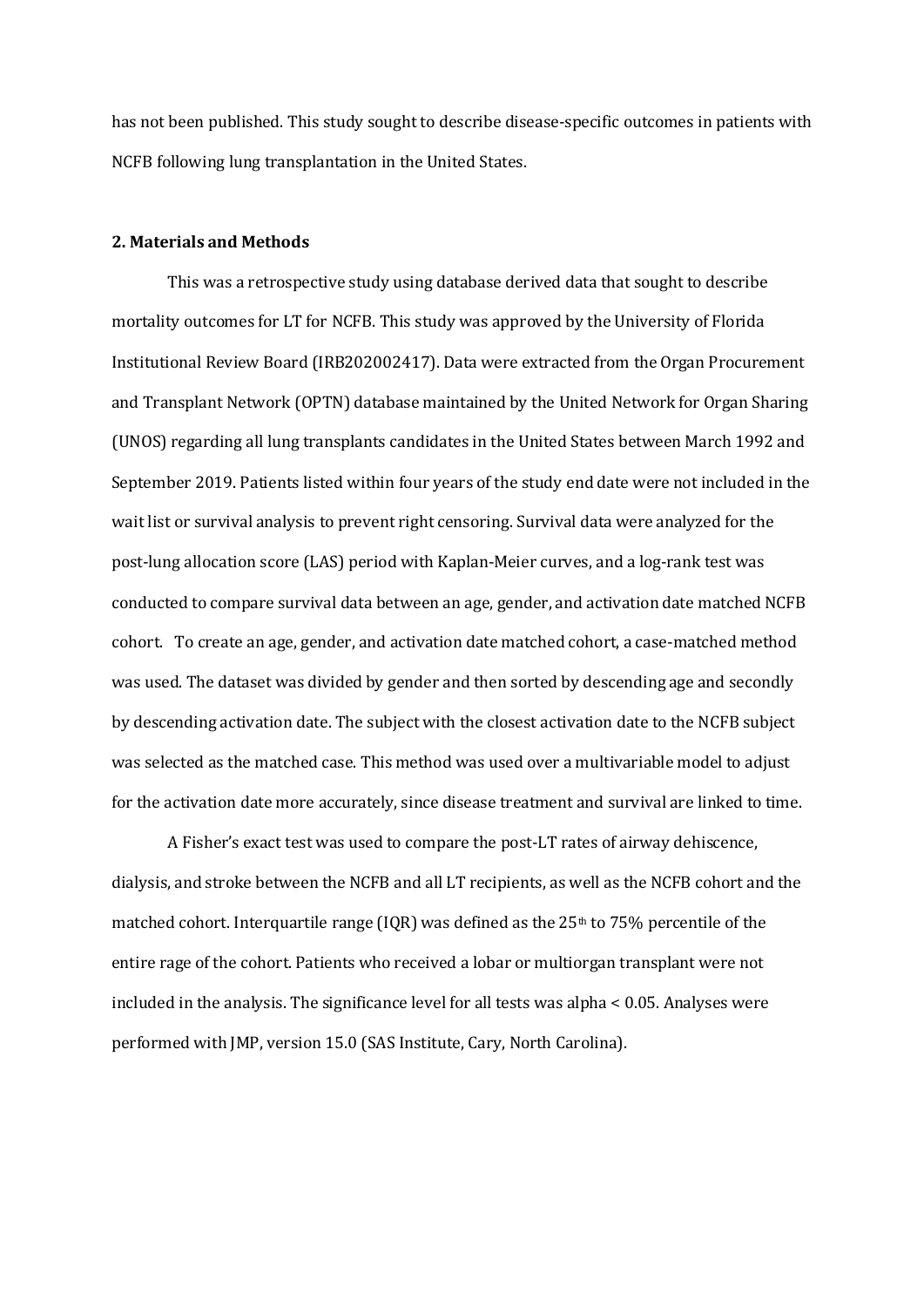#### **3. Results**

A total of 721 patients with NCFB were listed for a LT, and 407 patients received a LT. The baseline demographic, clinical, and physiological characteristics of listed and transplanted recipients are summarized in Table 1. Over the same time period, the total of number of patients listed for LT for all indications was 60,872, and 39,864 (65.2%) were transplanted. During the LAS period, 34,670 patients were listed, and 25,725 (74.2%) were transplanted. At the time of data analysis, 263 patients who were transplanted for NCFB had died (65%), 114 patients were alive (28%), 16 patients were lost to follow-up (4%), and 14 patients were retransplanted (3%) (Table 2). The median waiting-list time for subjects who were transplanted was 254 days (IQR 83 – 568 days), and since the institution of the LAS in May of 2005, the median waiting-list time has been 119 days (IQR 36 – 301 days). Single LT was performed in 11 patients (3%); whereas, double LT were performed in 396 patients (97%). The median length of hospital stay after transplant was 18 days (IQR 12 – 32 days). Prior to discharge 20 patients (5%) required dialysis  $(p = 0.59)$ , 10 patients (3%) had a stroke ( $p = 0.48$ ), and 9 patients (2%) developed airway dehiscence ( $p = 0.13$ ), which are similar to rates in patients who were transplanted for other indications. These findings were similar when the NCFB subjects were compared to the matched cohort regarding dialysis ( $p=0.19$ ), stroke ( $p=0.47$ ), and airway dehiscence ( $p=0.55$ ).

Details regarding the etiology of death for the 263 deceased NCFB recipients were reviewed. The most common causes of mortality were graft failure (64/263, 24%), infection (59/263, 23%), respiratory failure (49/282, 19%). (Table 3) Infection accounted for 19.1% (3,876/20,310) of the reported deaths for all subjects transplanted without NCFB, which was similar to the NCFB cohort (OR 0.81, CI 0.61-1.09, p=0.18).

The median survival time post-LT in the LAS period was 6.0 years (IQR 2.3 – 11.9 years). The Kaplan-Meier survival for all 114 patients transplanted for NCFB in the post-LAS period in our study was 87%, 53%, and 16%, at 1-, 5-, and 10-years, respectively (Figure 1). The median survival in the post-LAS period for the age, gender, and activation date matched cohort was 5.5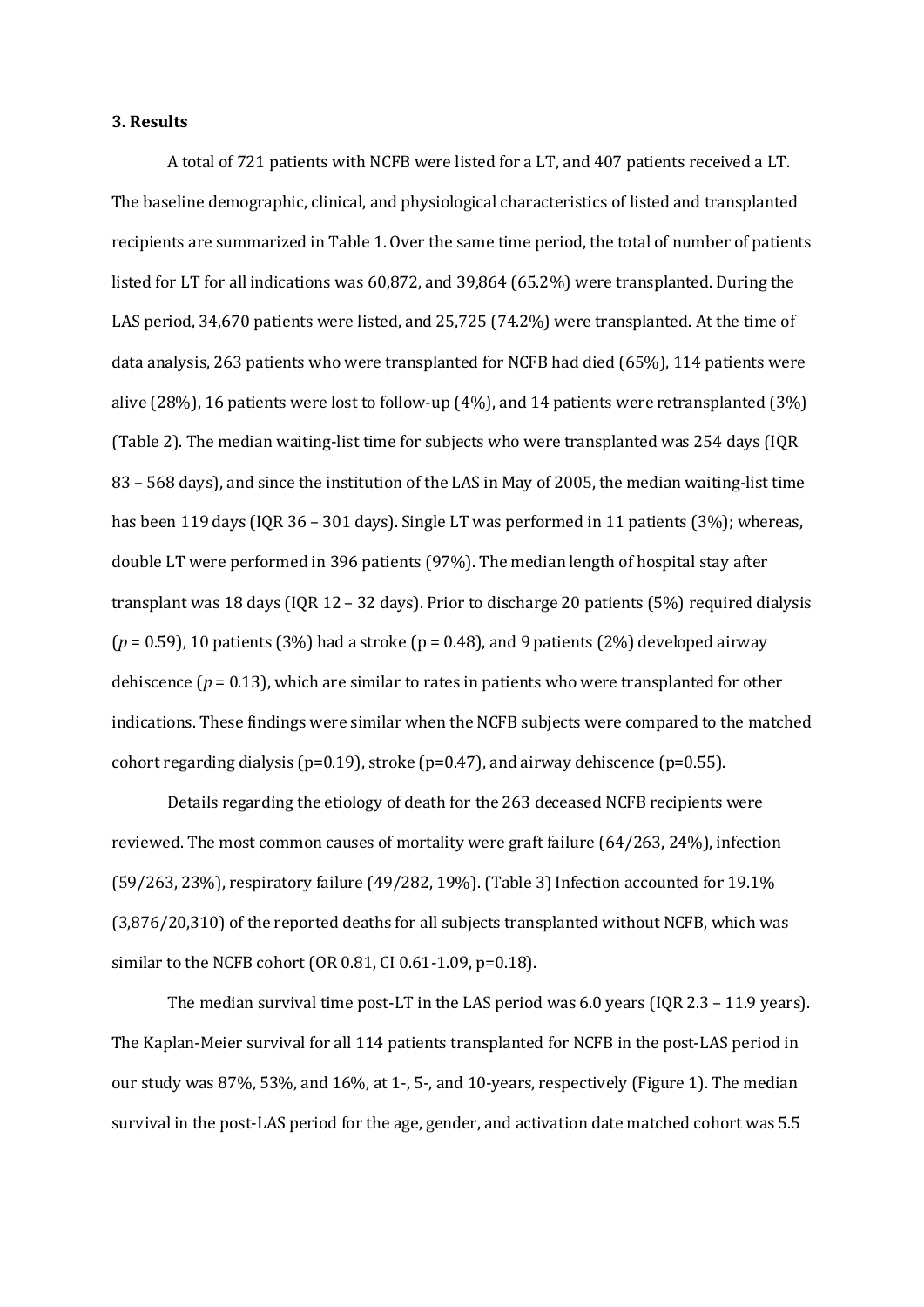years (IQR 2.3 – 13.2 years). (Table 4) A Kaplan-Meier curve demonstrated similar survival for patients transplanted for NCFB compared to the matched cohort ( $p = 0.86$ ). (Figure 1)

## **4. Discussion**

Lung transplantation is an accepted therapy for end-stage NCFB, but outcomes are not well-described in the United States due to low volume and single-center reporting. This study shows that survival of patients undergoing LT for NCFB in the United States from institution of the LAS to September 2019 is similar to the survival of an age, gender, and activation date matched cohort of patients undergoing LT for other indications. This study also describes the most common causes of death in patients undergoing LT for NCFB.

Since this is a retrospective study of registry data, some of the specifics regarding LT are unavailable. For example, it has been shown that the microbiology of the airway before transplant can affect outcomes after LT. Mattner et al demonstrated in a German cohort that patients colonized with gram-negative rods prior to transplant had a higher risk of postoperative pneumonia[10]. In the cohort from Birch et al, the only patients who developed *Pseudomonas aeruginosa* colonization at one year were those who were colonized with *Pseudomonas aeruginosa* prior to their transplant[11]. In the CF population, it has also been demonstrated in a small cohort that *Pseudomonas aeruginosa* isolates after transplant match those isolated pre-transplant, suggesting a within host source[12]. A study by Willner et al demonstrated that in patients transplanted for CF, recolonization of the donor lungs with *Pseudomonas aeruginosa* is not associated with bronchiolitis obliterans syndrome (BOS)[13]. However, de novo *Pseudomonas aeruginosa* colonization of the airway is associated with development of BOS[14]. All of the above demonstrates that the microbiome that develops in the transplanted lung can influence outcomes after transplant. Unfortunately, these pretransplant microbiologic data were not available for review, so we are unable to assess how differences in airway microbiology may have affected mortality.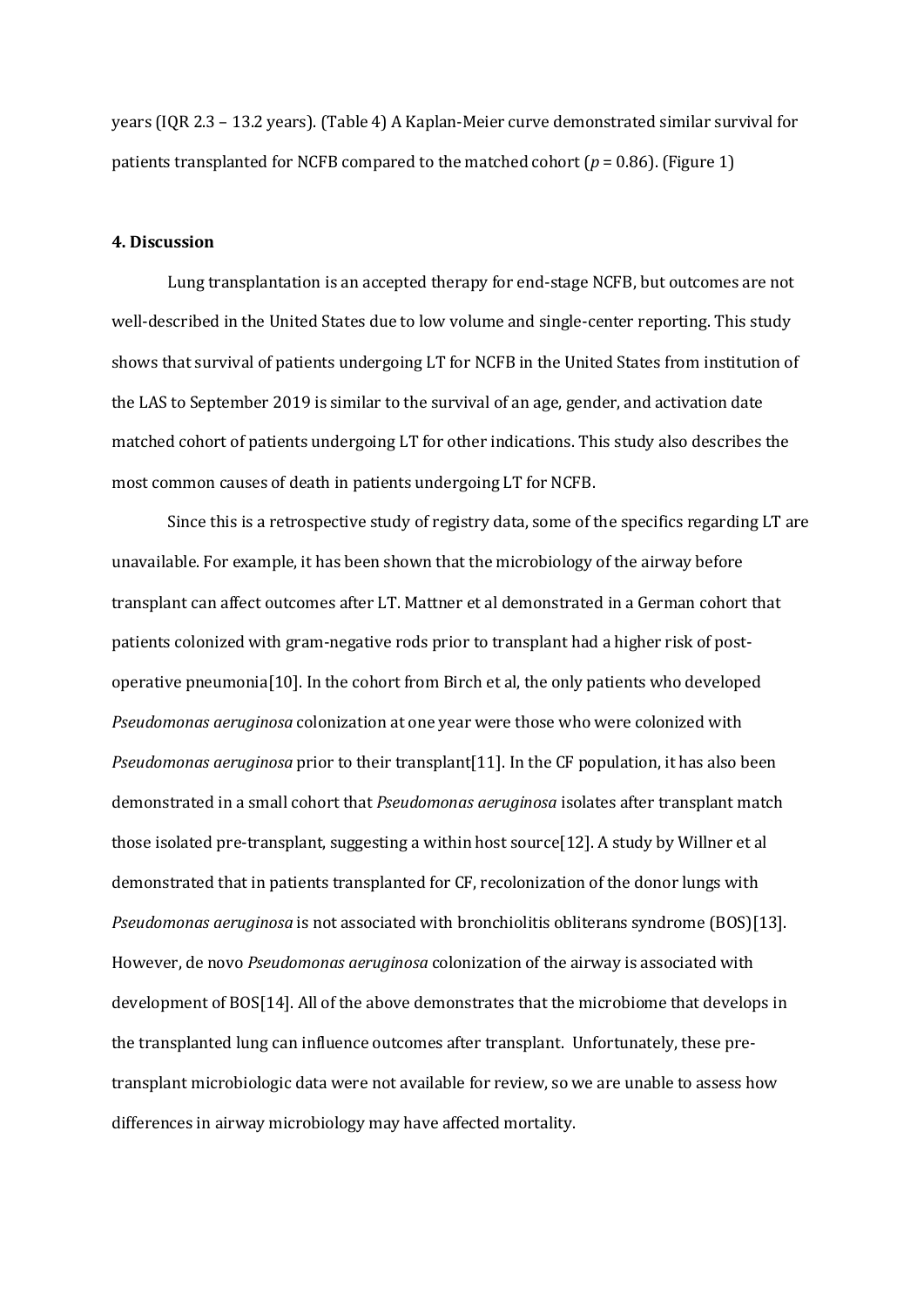Several centers have reported their own experience with LT in the NCFB population, but these studies have lower patient volumes, ranging in patient numbers from 20 to 54 patients. Rusonov et al published their experience from a single institution over 16 years in Israel comparing LT for NCFB to LT for CF lung disease[15]. Their NCFB group of 33 patients had a median survival of 7.1 years post LT, compared to 8.4 years in the CF lung disease group, a difference that did not reach statistical significance. They also performed a Cox proportional hazard analysis to examine risk factors for mortality, finding that going on cardiopulmonary bypass during surgery was a risk factor for mortality in patients with NCFB. In general, they found that the outcomes for LT for NCFB and CF lung disease were similar.

Birch et. al also published their experience performing LT for NCFB. They found that the median survival post-LT for their cohort of 42 patients was 9.3 years, which was comparable to survival in LT for other indications at their center[11]. Several abstracts have been presented recently, which also report single center experience with LT for NCFB. Kennedy et. al, found that the median survival at their institution in Australia was 38% at 5-years and noted that this was much worse than their survival for patients transplanted for CF lung disease [16]. Dantas et al from Portugal found that the survival at their institution at 5 years was 79%, and noted that this was better than their average for other indications[17]. It is unclear what accounts for this dramatic difference in outcomes. The largest study available is from Titman et al, which evaluated outcomes of lung transplantation for all diseases in the United Kingdom from 1995- 2006. Their bronchiectasis cohort was made up of 54 patients, and their median survival was 8.2 years[9].

Our data agrees with what others have found. Survival for patients transplanted for NCFB tends to be comparable to survival for all other indications for lung transplantation. These patients are transplanted in low numbers, yet our study demonstrates that their survival is similar to other patients who undergo LT.

In many ways, experience from LT in the CF population is applied to the NCFB patient population. For example, listing criteria and expected outcomes are often extrapolated to the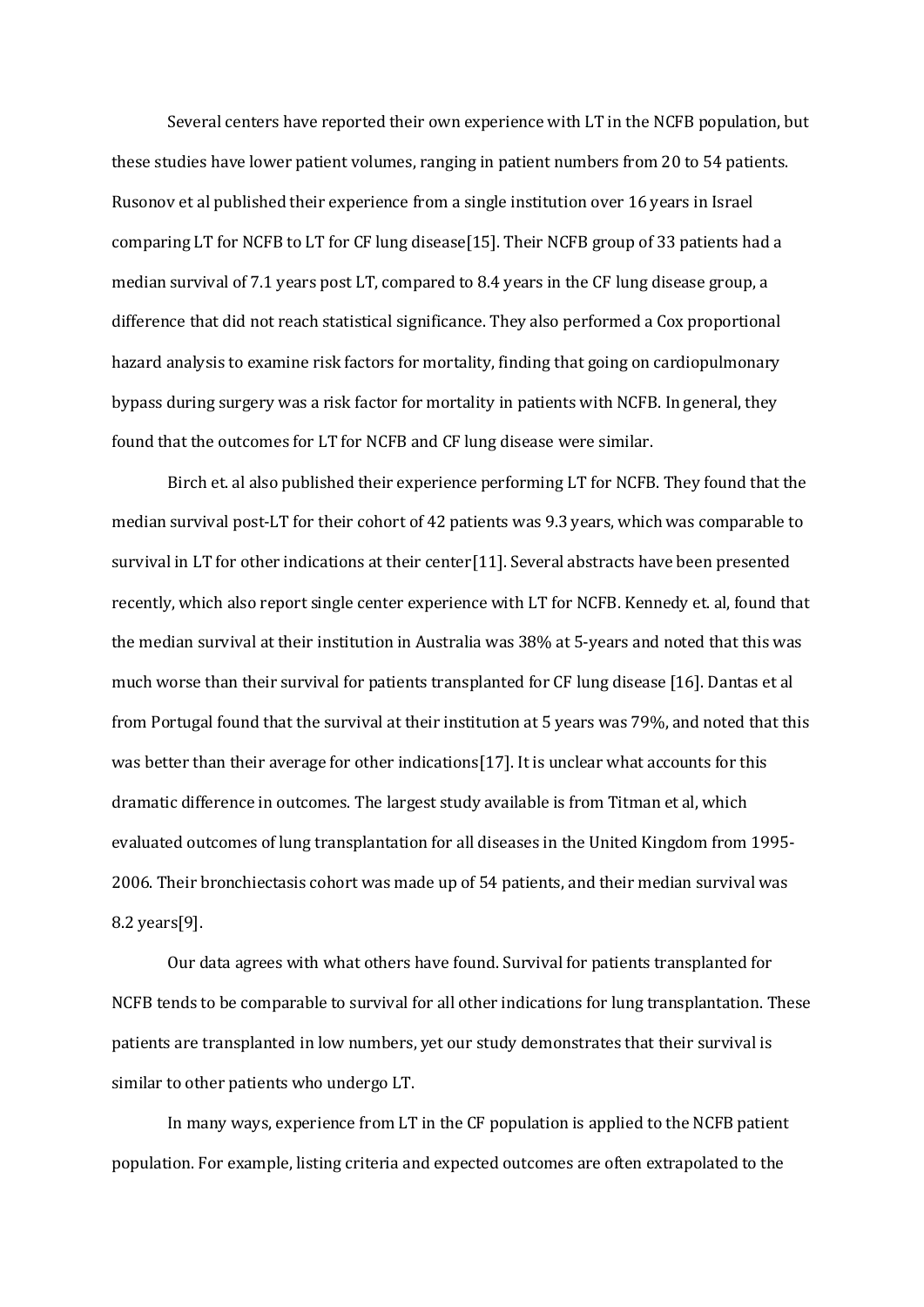NCFB population from patients with CF[1]. The International Society for Heart and Lung Transplantation guidelines for lung transplant recipient selection either do not give guidance regarding recipients with NCFB[18] or NCFB is combined with CF lung disease, with the admission that data for NCFB is limited[19, 20].

In addition, we found an age discrepancy for transplanting the NCFB population. The average age of diagnosis for these patients is 57 years old[3], yet our study found that the average age of LT listing was actually ten years younger, at 47 years old. This age discrepancy suggests a few important points. First, it suggests a selection bias for referred and transplanted subjects. It is possible that the lack of listing criteria specific to bronchiectasis leads to fewer patients being referred to transplant and a more stringent screening process. A more stringent screening process for transplantation may produce transplant candidates that are younger and have fewer comorbidities. Second, registry data shows that patients with CF tend to have lung transplantation at a younger age. Sethi et al found in the UNOS registry that the average age of patients undergoing LT for CF was 31 years[21], much lower than the average of 47 years for the NCFB patient group. It is possible that younger patients with NCFB are more likely to meet criteria for LT listing developed for CF, and thus are referred more often. Criteria that are more specific to NCFB may allow older patients to undergo transplantation.

There is evidence that the application of CF criteria for transplant is poorly applied to the NCFB population. For example, Hayes et. al demonstrated that patients with advanced NCFB had significantly lower waitlist mortality compared to patients with CF lung disease[22]. Given the differences in demographics and associated comorbidities, such as liver and pancreatic disease in the CF population, these patient groups may be too dissimilar to allow the same criteria to be used for consideration of lung transplant. It may be more appropriate to develop a separate set of criteria for listing patients with NCFB. New bronchiectasis severity scores, such as the Bronchiectasis Severity Index or the FACED [23, 24], may assist in the development of listing criteria for bronchiectasis specifically.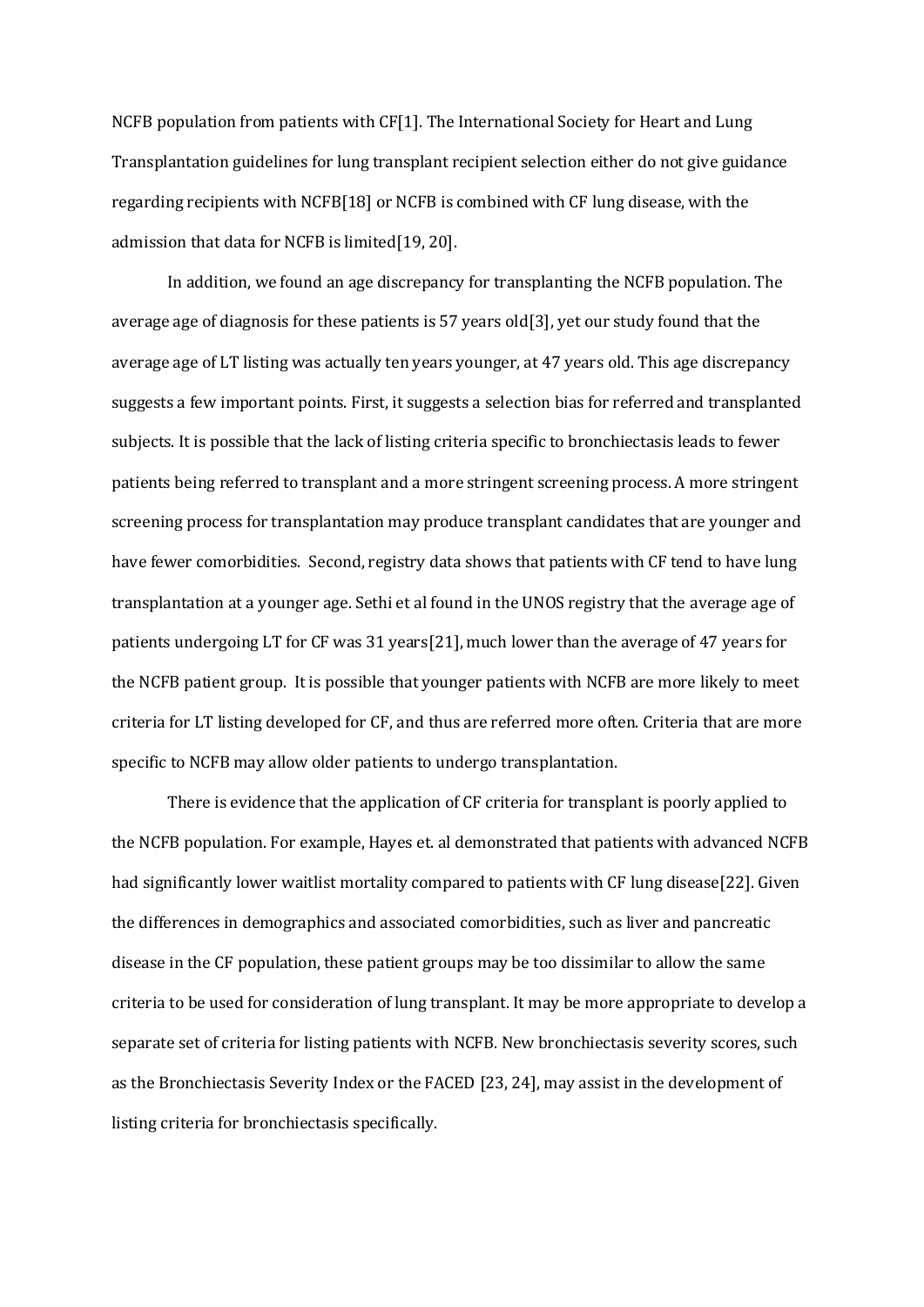This study has several strengths. First, it is the largest study to evaluate outcomes of LT in NCFB. There have been several studies reporting single center experience in this area, but the patient numbers are small. This study presents survival data on a patient cohort more than twice the size of the largest studies published elsewhere. Second, the data came from multiple centers, which avoid the bias of a single institution's practices and outcomes.

This study does have limitations. It is retrospective in nature. Given the extensive screening process that is used in lung transplantation, the data may be subject to a selection bias. As discussed above, the lack of established guidelines for when to perform LT for NCFB may make physicians shy away from selecting these patients for LT. Comparatively, this may mean that younger and otherwise healthier patients undergo LT for NCFB compared to the patients who undergo LT for other indications. We sought to avoid this selection bias by comparing survival against age, gender, and activation date matched controls.

Another weakness of this study is that it covers a long time period, during which many advances have been made in immunosuppression, surgical techniques, and lung allocation. The outcomes presented here are an average over that time and may not reflect the expected outcomes of a patient undergoing LT for NCFB today. The survival data presented are from the LAS period and are more recent. This survival data is likely more reflective of the outcomes that can be expected today for LT for NFCB.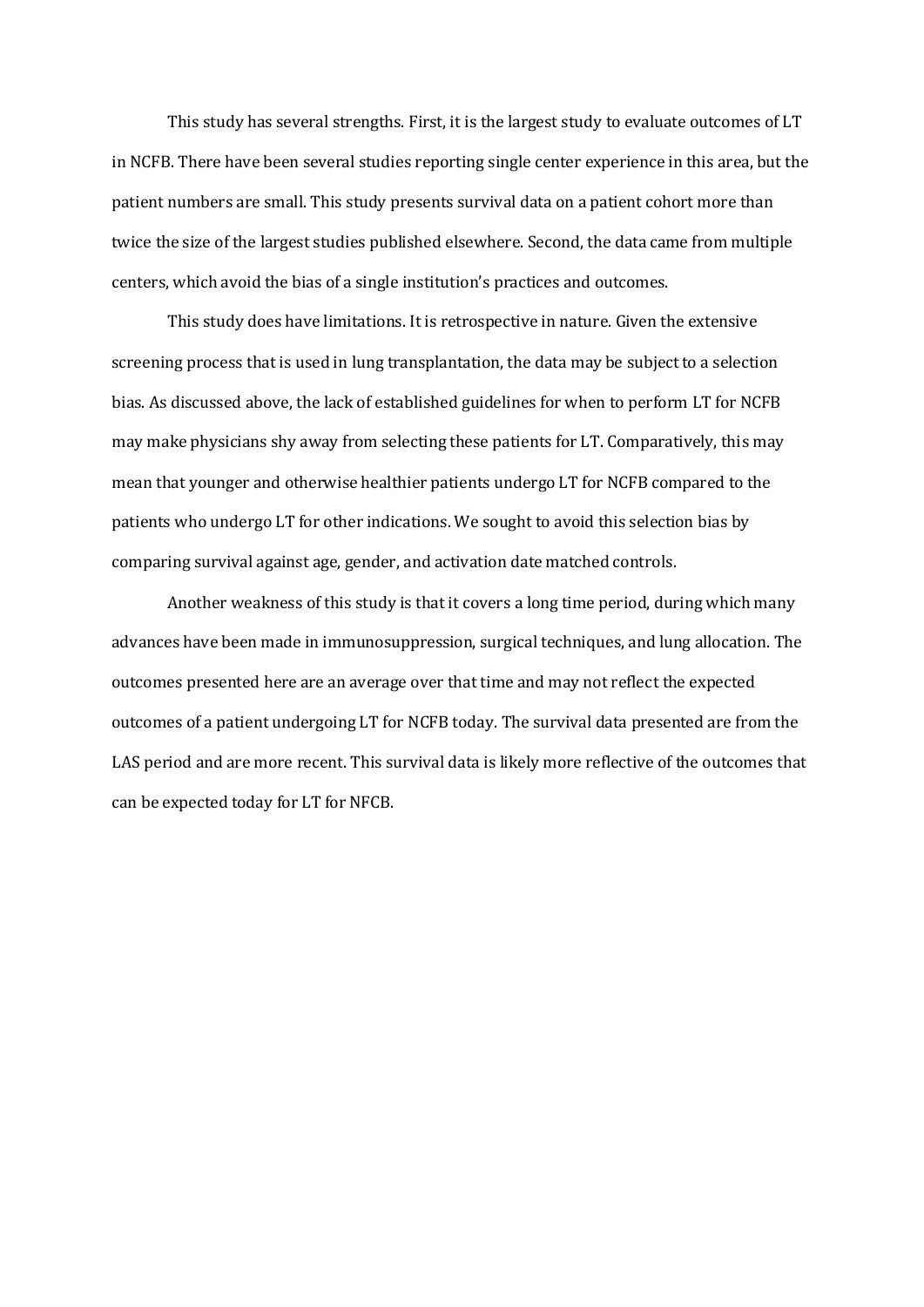## **Conclusion**

Lung transplantation is a viable option for NCFB. Our study found that in the United States from March 1992 to September 2019, lung transplants for NCFB had similar complications compared to all other indications. Our study also found that in the LAS period, survival for LT for NCFB was similar to age and gender matched controls who were transplanted for another indication. We propose that the development of specific transplant criteria for NCFB may improve patient selection and benefit a larger group of patients with this condition.

# **References**

1. Hayes D, Jr., Meyer KC. Lung transplantation for advanced bronchiectasis. *Semin Respir Crit Care Med* 2010: 31(2): 123-138.

2. O'Donnell AE. Bronchiectasis. *Chest* 2008: 134(4): 815-823.

3. Aksamit TR, O'Donnell AE, Barker A, et al. Adult Patients With Bronchiectasis: A First Look at the US Bronchiectasis Research Registry. *Chest* 2017: 151(5): 982-992.

4. Elborn JS. Cystic fibrosis. *Lancet* 2016: 388(10059): 2519-2531.

5. Konstan MW, Wagener JS, Vandevanter DR, et al. Risk factors for rate of decline in FEV1 in adults with cystic fibrosis. *J Cyst Fibros* 2012: 11(5): 405-411.

6. Martinez-García MA, Oscullo G, Posadas T, et al. Pseudomonas aeruginosa and lung function decline in patients with bronchiectasis. *Clin Microbiol Infect* 2021: 27(3): 428-434.

7. O'Neill K, O'Donnell AE, Bradley JM. Airway clearance, mucoactive therapies and pulmonary rehabilitation in bronchiectasis. *Respirology* 2019: 24(3): 227-237.

8. Loebinger MR, Wells AU, Hansell DM, et al. Mortality in bronchiectasis: a long-term study assessing the factors influencing survival. *Eur Respir J* 2009: 34(4): 843-849.

9. Titman A, Rogers CA, Bonser RS, et al. Disease-specific survival benefit of lung transplantation in adults: a national cohort study. *Am J Transplant* 2009: 9(7): 1640-1649.

10. Mattner F, Fischer S, Weissbrodt H, et al. Post-operative nosocomial infections after lung and heart transplantation. *J Heart Lung Transplant* 2007: 26(3): 241-249.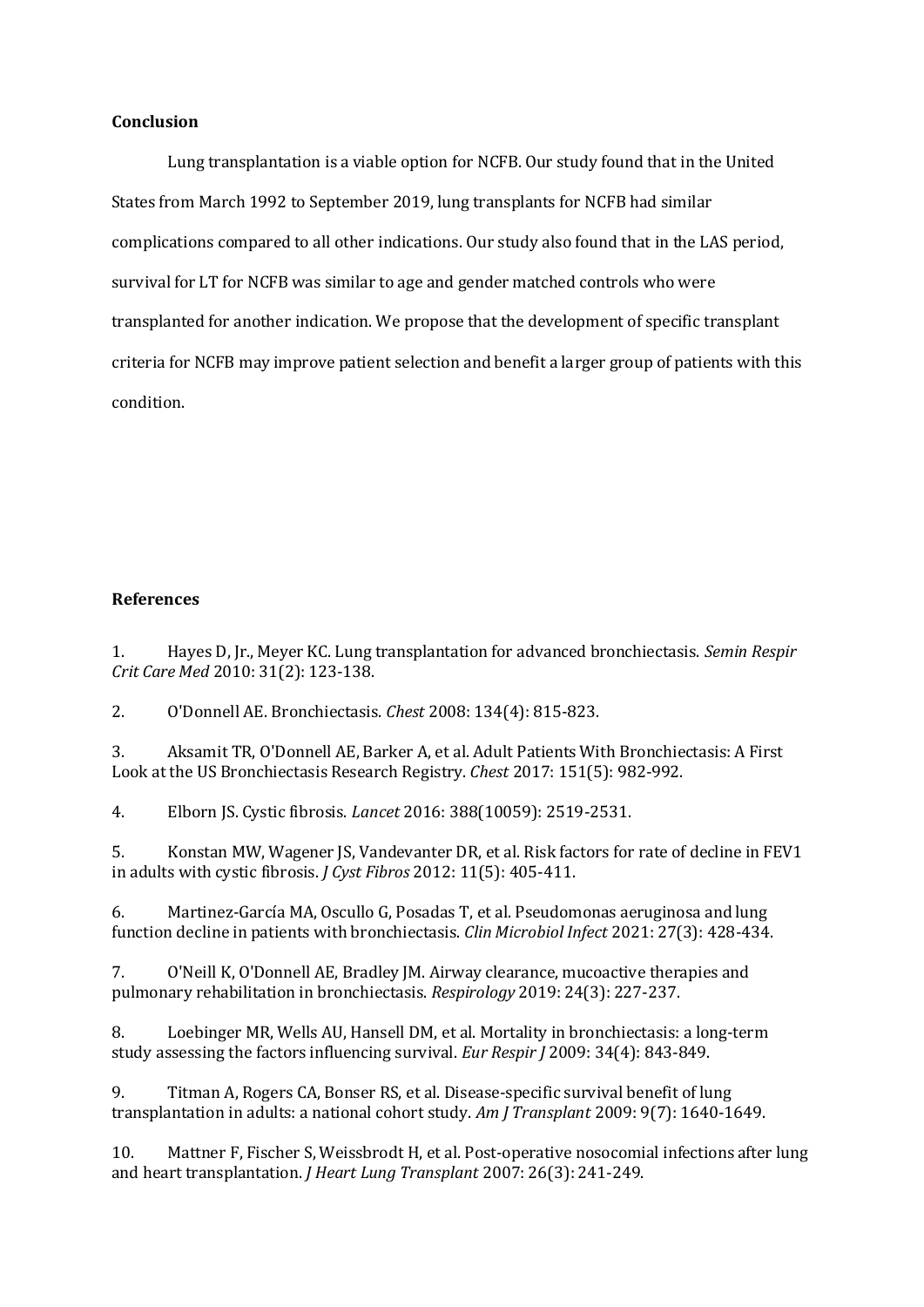11. Birch J, Sunny SS, Hester KLM, et al. Outcomes of lung transplantation in adults with bronchiectasis. *BMC Pulm Med* 2018: 18(1): 82.

12. Syed SA, Whelan FJ, Waddell B, et al. Reemergence of Lower-Airway Microbiota in Lung Transplant Patients with Cystic Fibrosis. *Ann Am Thorac Soc* 2016: 13(12): 2132-2142.

13. Willner DL, Hugenholtz P, Yerkovich Stet al. Reestablishment of recipient-associated microbiota in the lung allograft is linked to reduced risk of bronchiolitis obliterans syndrome. *Am J Respir Crit Care Med* 2013: 187(6): 640-647.

14. Botha P, Archer L, Anderson RL, et al. Pseudomonas aeruginosa colonization of the allograft after lung transplantation and the risk of bronchiolitis obliterans syndrome. *Transplantation* 2008: 85(5): 771-774.

15. Rusanov V, Fridman V, Wille K, et al. Lung Transplantation for Cystic Fibrosis and Noncystic Fibrosis Bronchiectasis: A Single-Center Experience. *Transplant Proc* 2019: 51(6): 2029- 2034.

16. Kennedy JL, Ellender C, Steinfort K, et al. Poor Outcomes for Bronchiectasis Patients Post Lung Transplantation. Am J Resp Crit Care Med, 2019; p. 2016.

17. Dantas CDF, Santos AS, Silva D, et al. Lung transplant outcomes in bronchiectasis- a single center experience. European Respiratory Journal, 2019; p. Supplement 63.

18. Weill D, Benden C, Corris PA, et al. A consensus document for the selection of lung transplant candidates: 2014--an update from the Pulmonary Transplantation Council of the International Society for Heart and Lung Transplantation. *J Heart Lung Transplant* 2015: 34(1): 1-15.

19. Orens JB, Estenne M, Arcasoy S, et al. International guidelines for the selection of lung transplant candidates: 2006 update--a consensus report from the Pulmonary Scientific Council of the International Society for Heart and Lung Transplantation. *J Heart Lung Transplant* 2006: 25(7): 745-755.

20. Maurer JR, Frost AE, Estenne M, et al. International guidelines for the selection of lung transplant candidates. The International Society for Heart and Lung Transplantation, the American Thoracic Society, the American Society of Transplant Physicians, the European Respiratory Society. *Transplantation* 1998: 66(7): 951-956.

21. Sethi J, Bugajski A, Patel KN, et al. Recipient Age Impacts Long-Term Survival in Adult Subjects with Cystic Fibrosis after Lung Transplantation. *Ann Am Thorac Soc* 2021: 18(1): 44-50.

22. Hayes D, Jr., Kopp BT, Tobias JD, et al. Survival in Patients with Advanced Non-cystic Fibrosis Bronchiectasis Versus Cystic Fibrosis on the Waitlist for Lung Transplantation. *Lung*  2015: 193(6): 933-938.

23. Chalmers JD, Goeminne P, Aliberti S, et al. The bronchiectasis severity index. An international derivation and validation study. *Am J Respir Crit Care Med* 2014: 189(5): 576-585.

24. Martínez-García M, de Gracia J, Vendrell Relat M, et al. Multidimensional approach to non-cystic fibrosis bronchiectasis: the FACED score. *Eur Respir J* 2014: 43(5): 1357-1367.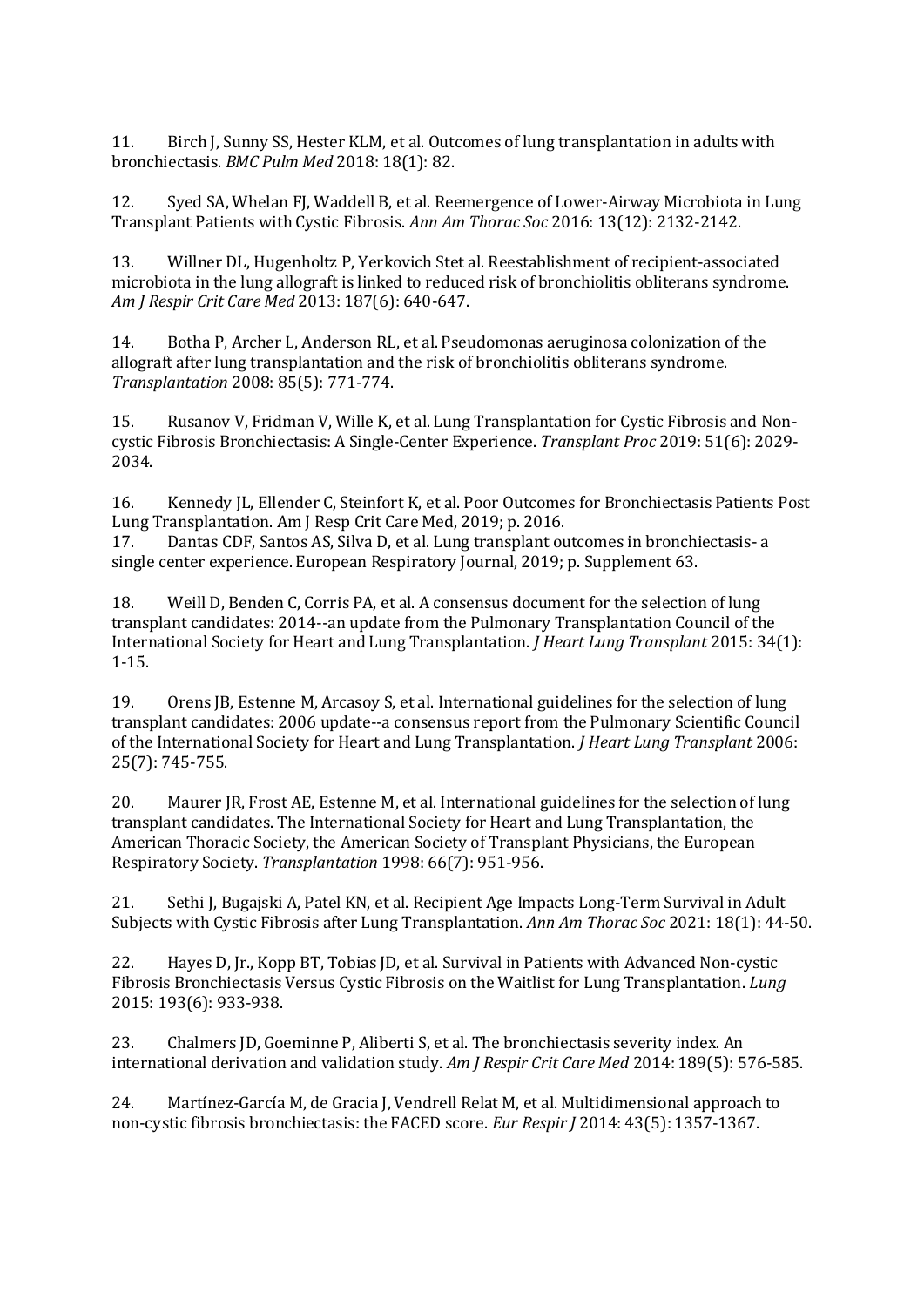Tables:

| Table 1.                                      |                        |                       |                              |                        |
|-----------------------------------------------|------------------------|-----------------------|------------------------------|------------------------|
|                                               | <b>Listed Patients</b> |                       | <b>Transplanted Patients</b> |                        |
| <b>Variable</b>                               |                        | Median (IQR), or (N%) |                              | Median (IQR), or (N%)  |
| Age (years)                                   | 47                     | $(37 - 55)$           | 47                           | $(37 - 56)$            |
| Gender (Female)                               | 431                    | $(60\%)$              | 221                          | (54%)                  |
| BMI $(m/kg2)$                                 | 21.8                   | $(18.9 - 25.2)$       |                              | $21.8$ $(18.8 - 25.1)$ |
| FEV <sub>1</sub> (% predicted)                | 24                     | $(19 - 31)$           |                              | $24(19-31)$            |
| FVC (% predicted)                             | 41                     | $(33 - 51)$           | 41                           | $(33 - 51)$            |
| Lung allocation score                         | 34.9                   | $(32.8 - 37.6)$       | 36.9                         | $(34.3 - 43.8)$        |
| Waiting-list time (days)                      | 337                    | $(110 - 808)$         | 254                          | $(83 - 568)$           |
| Waiting-list time post-LAS (days) $(n = 202)$ | 170                    | $(54 - 450)$          | 119                          | $(36 - 301)$           |

Baseline characteristics of NCFB listed and transplant recipients.

BMI, body mass index; FEV<sub>1</sub>, forced expiratory volume in 1 second; FVC, forced vital capacity; IQR, inter-quartile range; LAS, lung allocation score; NCFB, non-cystic fibrosis bronchiectasis

| Table 2.       |           |
|----------------|-----------|
| <b>Outcome</b> | N(%)      |
| Alive          | 114 (28%) |
| Dead           | 263 (65%) |
| Missing data   | 16(4%)    |
| Retransplanted | 14 (3%)   |

Overall number depicting the type of transplant and the outcomes following lung transplantation in the cohort of 407 NCFB patients.

Table 3.

| Group          | Median, years $(IQR)$ 1-year $(\%)$ 5-year $(\%)$ 10-year $(\%)$ |    |     |    |
|----------------|------------------------------------------------------------------|----|-----|----|
| <b>NCFB</b>    | $6.0$ (2.3 – 11.9)                                               | 87 | -53 | 16 |
| Matched cohort | $5.5(2.3 - 13.2)$                                                | 84 | 55  | 28 |

Summary of survival for lung transplant recipients in the post-LAS period for NCFB compared to an age & gender matched cohort.

IQR, inter-quartile range; LAS, lung allocation score; NCFB, non-CF bronchiectasis

| Table 4.                 |    |           |
|--------------------------|----|-----------|
| <b>Etiology of death</b> | N  | (%)       |
| Graft failure            | 64 | (24%)     |
| Infection                | 59 | (23%)     |
| Respiratory failure      | 49 | (19%)     |
| Unknown                  | 39 | (15%)     |
| Multiple organ failure   | 14 | (5%)      |
| Cardiovascular           | 12 | (5%)      |
| Malignancy               | 11 | (4%)      |
| Cerebrovascular          | 6  | (2%)      |
| Hemorrhage               | 4  | (2%)      |
| Renal failure            | 4  | (2%)      |
| Suicide                  |    | $(0.4\%)$ |

Etiology of death for NCFB LT recipients.